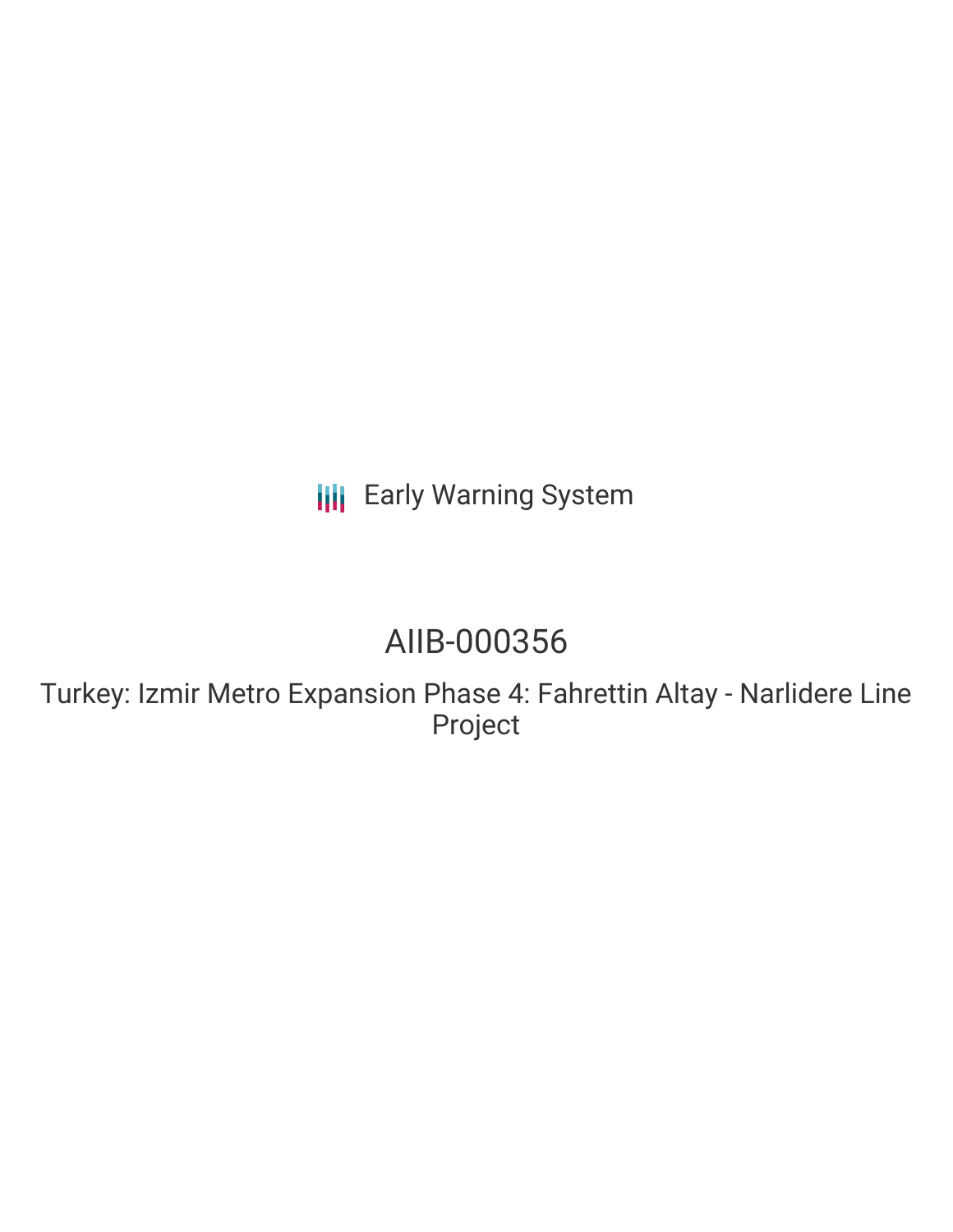

#### **Quick Facts**

| <b>Countries</b>               | Turkey                                                                                               |
|--------------------------------|------------------------------------------------------------------------------------------------------|
| <b>Specific Location</b>       | Izmir                                                                                                |
| <b>Financial Institutions</b>  | Asian Infrastructure Investment Bank (AIIB), European Bank for Reconstruction and Development (EBRD) |
| <b>Status</b>                  | Approved                                                                                             |
| <b>Bank Risk Rating</b>        | B                                                                                                    |
| <b>Voting Date</b>             | 2020-07-16                                                                                           |
| <b>Borrower</b>                | Izmir Buyuksehir Belediyesi                                                                          |
| <b>Sectors</b>                 | Transport                                                                                            |
| Investment Type(s)             | Loan                                                                                                 |
| <b>Investment Amount (USD)</b> | $$56.00$ million                                                                                     |
| <b>Loan Amount (USD)</b>       | $$56.00$ million                                                                                     |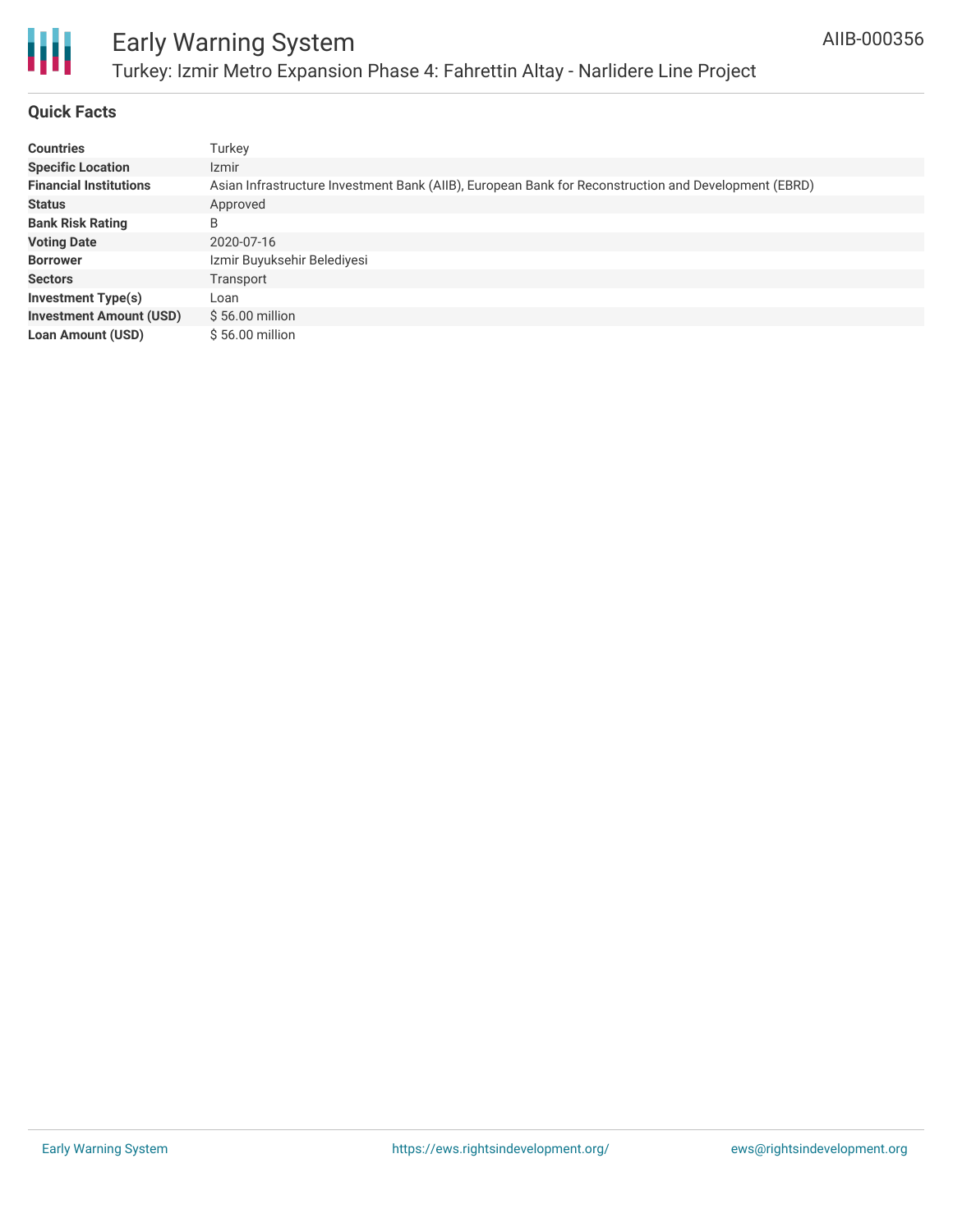

#### **Project Description**

According to the Bank's website, the project provides funding to the Izmir Metropolitan Municipality to finance the construction of a new 7.2-kilometer, 7-station metro line extension. The Project includes underground and civil engineering works (stations, tunnels), electro-mechanical works (signaling,

telecommunications, energy supply, elevators and escalators, environmental control systems) and auxiliary facilities.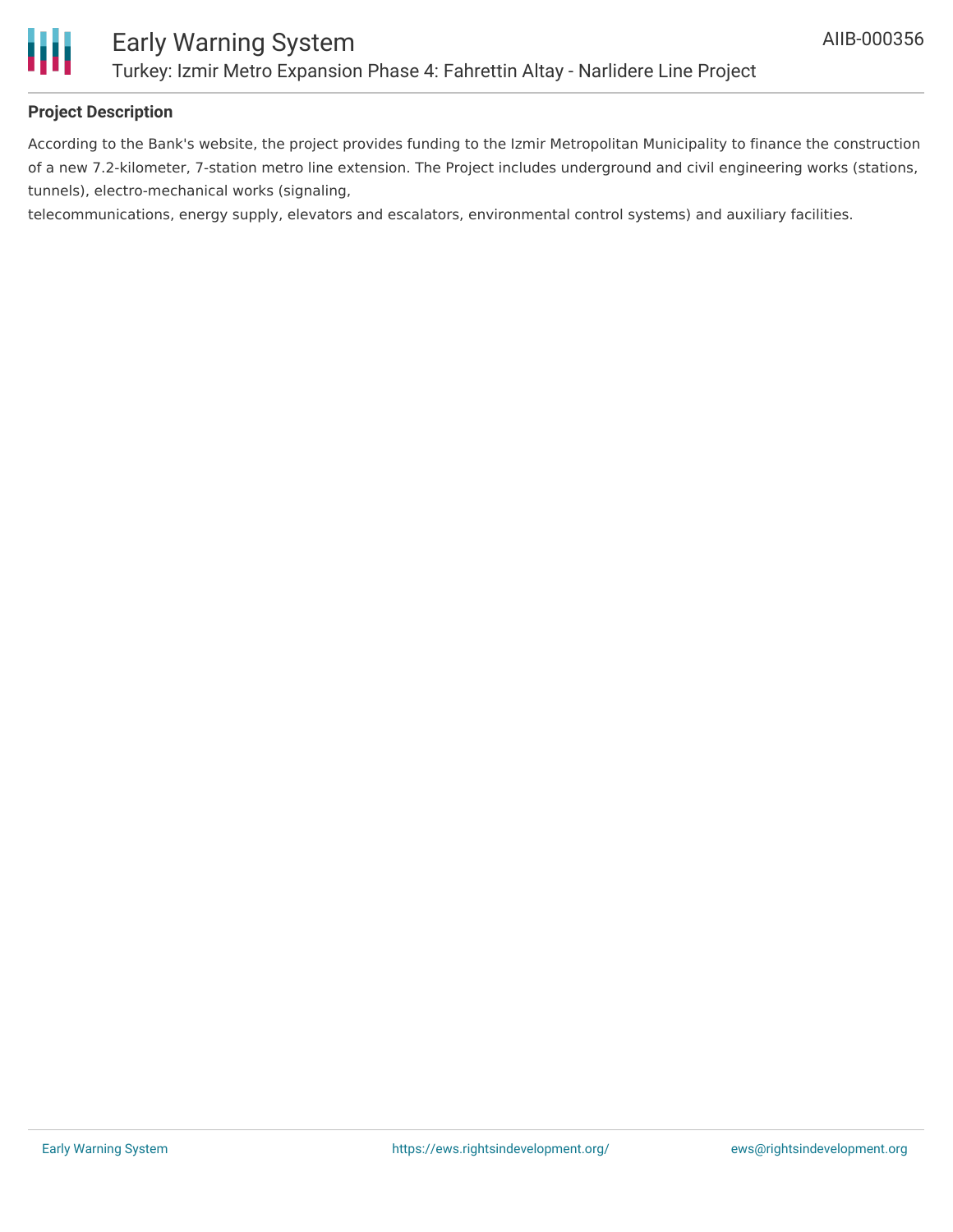

#### **Investment Description**

- Asian Infrastructure Investment Bank (AIIB)
- European Bank for Reconstruction and Development (EBRD)

EBRD A-loan: EUR 80 million (disbursed) EBRD B-loan: EUR 25 million (disbursed) BSTDB loan: EUR 50 million (disbursed) AIIB loan: Up to EUR 50 million IMM / Other sources: EUR 95 million-equivalent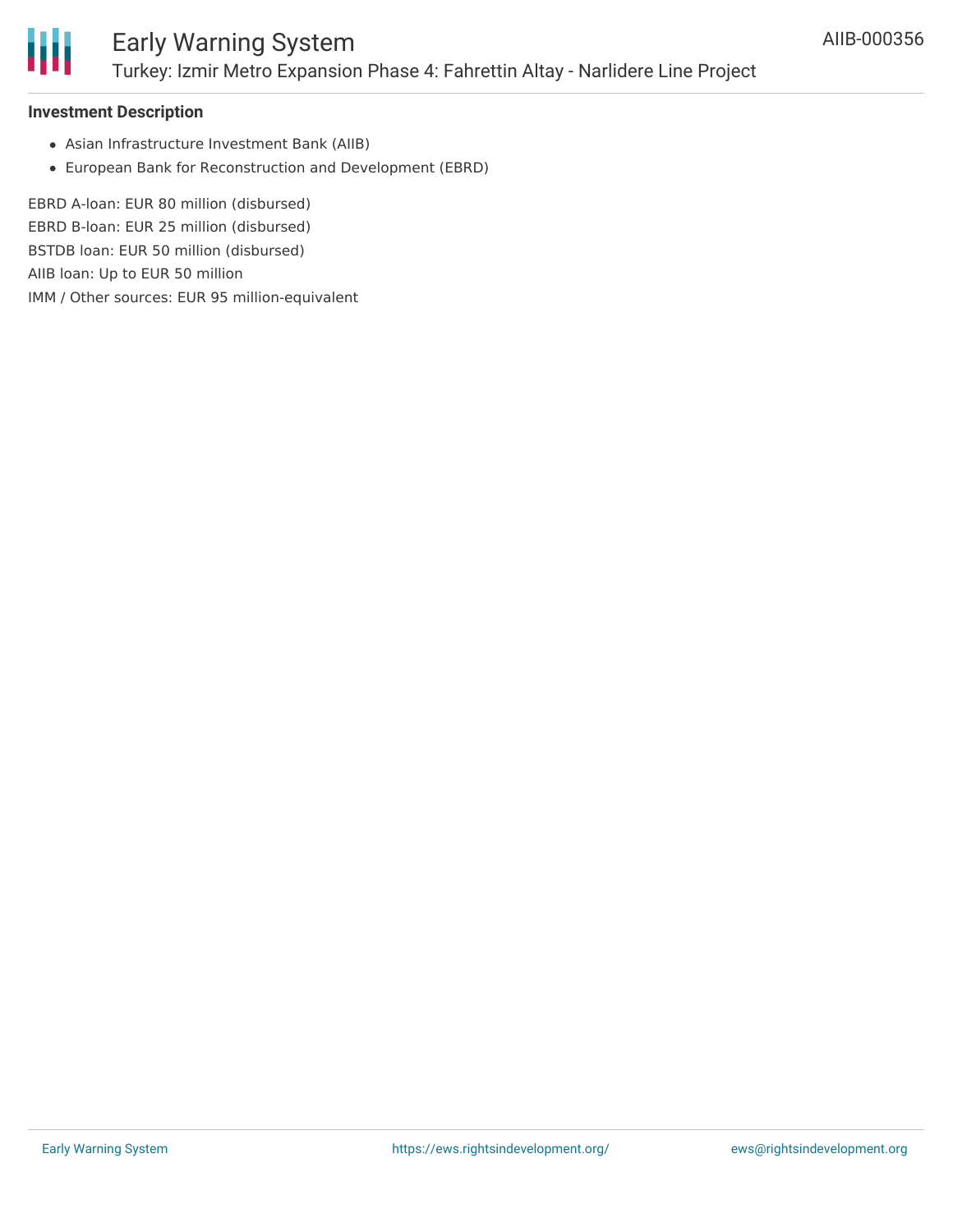

## Early Warning System

### Turkey: Izmir Metro Expansion Phase 4: Fahrettin Altay - Narlidere Line Project

| Private Actor 1 1 Role | <b>Private Actor</b> Private Actor<br>Sector |                                                                    | <b>Relation</b> Private Actor 2                               | <b>Private Actor</b> Private Actor<br>2 Role | 2 Sector |
|------------------------|----------------------------------------------|--------------------------------------------------------------------|---------------------------------------------------------------|----------------------------------------------|----------|
|                        | $\sim$                                       | $\label{eq:2.1} \mathcal{L} = \mathcal{L} \mathcal{L} \mathcal{L}$ | Izmir Buyuksehir Belediyesi (Izmir Metropolitan Municipality) | Client                                       | $\sim$   |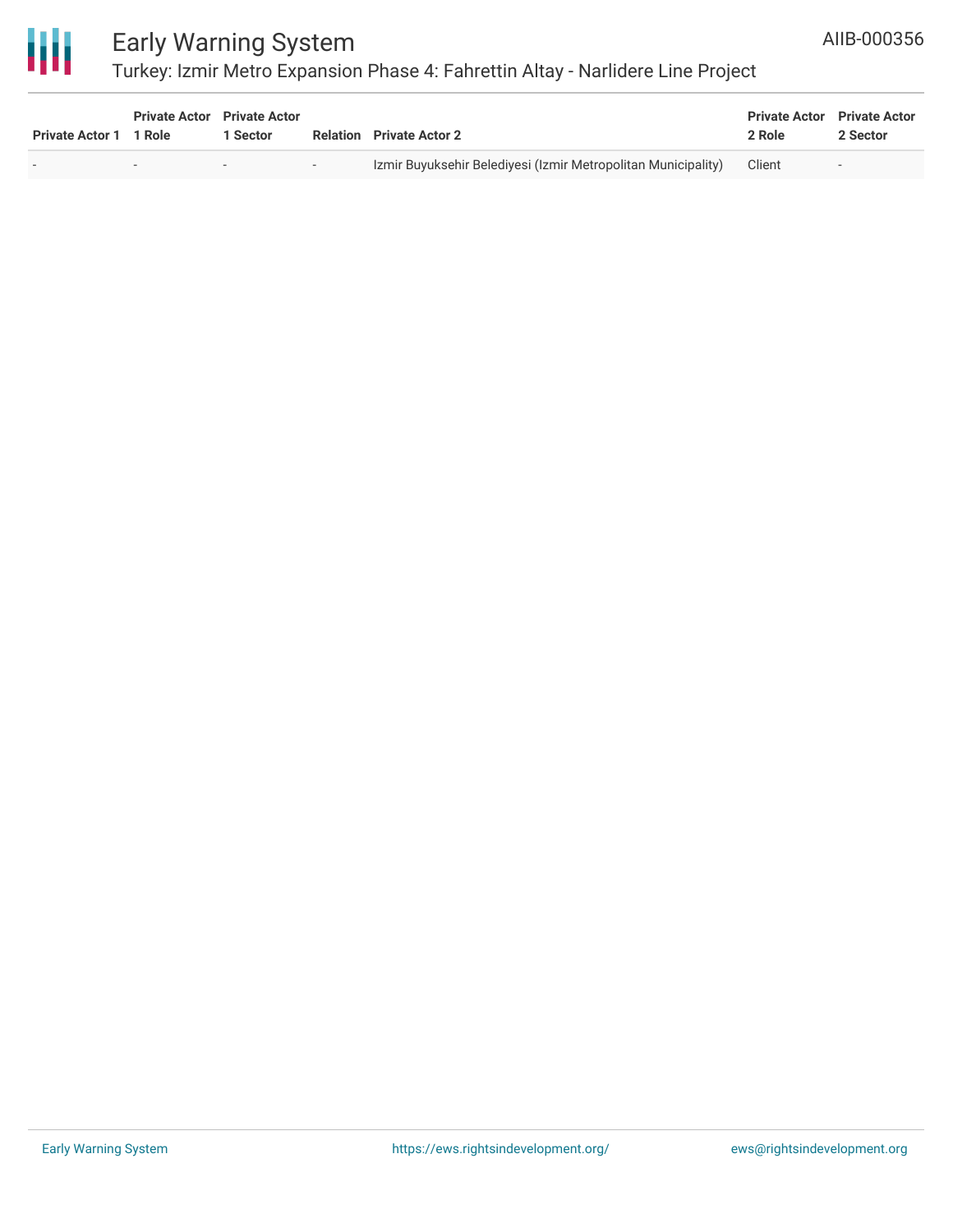

#### **Contact Information**

PROJECT CONTACT INFORMATION

#### AIIB

Victor Salgado, Senior Portfolio Management Officer, [victor.salgado@aiib.org](mailto:victor.salgado@aiib.org)

#### Izmir Metropolitan Municipality

Mustafa Kapci, Rail System Department Manager, [mustafakapci@izmir.bel.tr](mailto:mustafakapci@izmir.bel.tr)

Ovunc Ozgen, Finance Manager, [ovuncozgen@izmir.bel.tr](mailto:ovuncozgen@izmir.bel.tr)

#### ACCESS TO INFORMATION

You can submit an information request for project information at: https://www.aiib.org/en/contact/informationrequest/index.html

#### ACCOUNTABILITY MECHANISM OF AIIB

The AIIB has established the Accountability Mechanism for Project-Affected People (PPM). The PPM provides Òan opportunity for an independent and impartial review of submissions from Project-affected people who believe they have been or are likely to be adversely affected by AIIBÕs failure to implement the ESP in situations when their concerns cannot be addressed satisfactorily through Project level GRMs or AIIB Management processes.Ó Two or more project-affected people can file a complaint. Under the current AIIB policy, when the bank co-finances a project with another development bank, it may apply the other bank's standards. You can refer to the Project Summary Information document to find out which standards apply. You can learn more about the PPM and how to file a complaint at: https://www.aiib.org/en/about-aiib/who-we-are/project-affectedpeoples-mechanism/how-we-assist-you/index.html

The complaint submission form can be accessed in Arabic, Bahasa Indonesia, Bengali, Chinese, English, Tagalog, Hindi, Nepali, Russian, Turkish, or Urdu. The submission form can be found at: https://www.aiib.org/en/about-aiib/who-we-are/projectaffected-peoples-mechanism/submission/index.html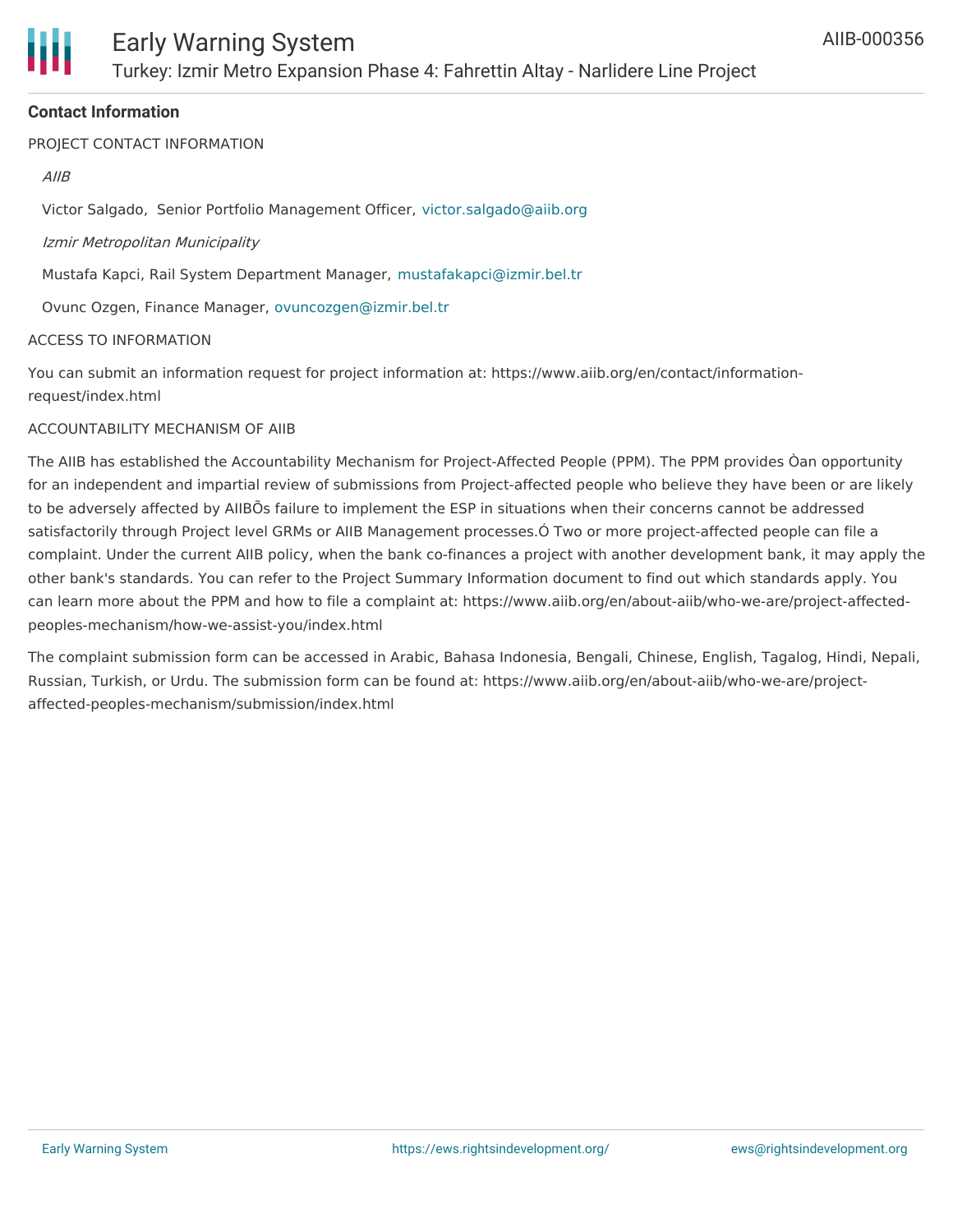

#### **Bank Documents**

• Project [Summary](https://ewsdata.rightsindevelopment.org/files/documents/56/AIIB-000356.pdf) (July 20, 2020) [\[Original](https://www.aiib.org/en/projects/details/2020/approved/_download/Turkey/PSI-P000356-Turkey-Izmir-Metro-4-FAltay-Narlidere-July-20-2020-After-approval.pdf) Source]